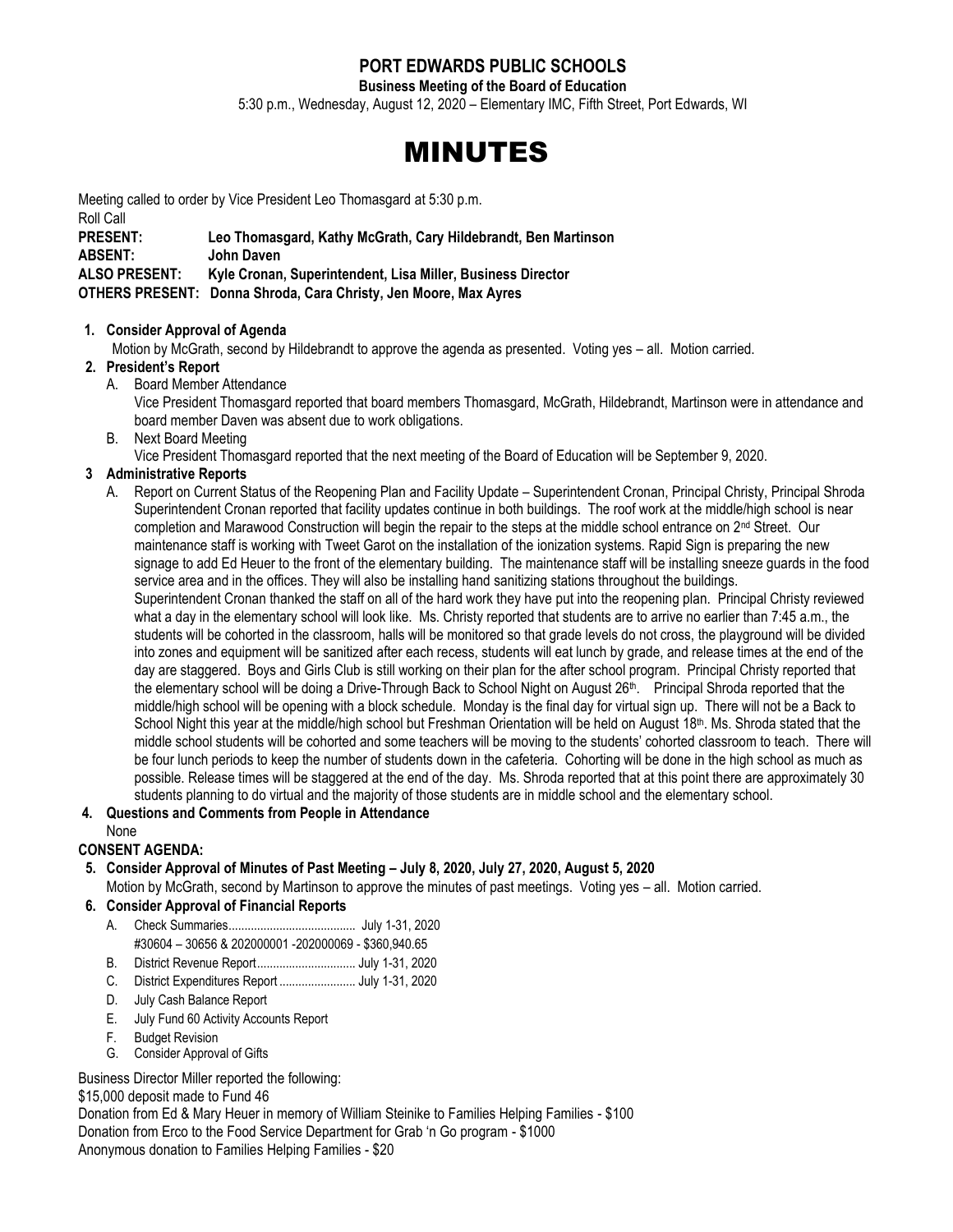Motion by Hildebrandt, second by McGrath to approve the financial reports as presented. Voting yes – all. Motion carried.

#### **UNFINISHED BUSINESS**

7. Second Reading Updated Policies

|              | POLICY UPDATE                                                                                    |  |
|--------------|--------------------------------------------------------------------------------------------------|--|
| 0100<br>0121 | Definitions                                                                                      |  |
| 0142.5       | Authority<br>Vacancies                                                                           |  |
|              |                                                                                                  |  |
| 0143         | Authority of Individual Board Members                                                            |  |
| 0144.3       | Conflict of Interest                                                                             |  |
| 0164.2       | <b>Special Meetings</b>                                                                          |  |
| 0167.6       | E-Mail Public Records                                                                            |  |
| 0167.7       | Use of Personal Communication Devices                                                            |  |
| 1130<br>3230 | Conflict of Interest                                                                             |  |
| 4230         |                                                                                                  |  |
| 1241         |                                                                                                  |  |
| 1461         | Non-Reemployment of the District Administrator<br>Unrequested Leaves of Absence/Fitness for Duty |  |
| 3161         |                                                                                                  |  |
| 4161         |                                                                                                  |  |
| 1619.02      | Privacy Protections of Fully Insured Group Health Plans                                          |  |
| 3419.02      |                                                                                                  |  |
| 4419.02      |                                                                                                  |  |
| 1662         | Employee Anti-Harassment                                                                         |  |
| 3362         |                                                                                                  |  |
| 4362         |                                                                                                  |  |
| 2210         | <b>Curriculum Development</b>                                                                    |  |
| 2260         | Non-Discrimination and Access to Equal Educational Opportunity                                   |  |
| 2260.01      | Section 504/ADA Prohibition Against Discrimination Based on Disability                           |  |
| 2261         | <b>Title I Services</b>                                                                          |  |
| 2261.01      | Parent and Family Member Engagement in Title I Programs                                          |  |
| 2261.03      | District and School Report Card                                                                  |  |
| 2271.01      | Start College Now Program                                                                        |  |
| 2700.01      | School Performance and Accountability Reports                                                    |  |
| 3122.01      | Drug-Free Workplace (Board review options)                                                       |  |
| 4122.01      |                                                                                                  |  |
| 3125         | <b>Educator Licensing</b>                                                                        |  |
| 3213         | <b>Student Supervision and Welfare</b>                                                           |  |
| 4213         |                                                                                                  |  |
| 3410.01      | Compensation for Part-time Staff                                                                 |  |
| 4410.01      |                                                                                                  |  |
| 3430         | Leaves of Absence                                                                                |  |
| 4430         |                                                                                                  |  |
| 3431         | <b>Employee Leaves</b>                                                                           |  |
| 4431         |                                                                                                  |  |
| 5113         | Open Enrollment Program (Inter-District                                                          |  |
| 5200         | Attendance                                                                                       |  |
| 5330         | Administration of Medication/Emergency Care                                                      |  |
| 5517         | Student Anti-Harassment                                                                          |  |
| 5630         | <b>Corporal Punishment</b>                                                                       |  |
| 6220         | <b>Budget Preparation</b>                                                                        |  |
| 6325         | Procurement-Federal Grants/Funds                                                                 |  |
| 6520         | Payroll Deductions                                                                               |  |
| 6605         | Crowdfunding                                                                                     |  |
| 6800         | System of Accounting                                                                             |  |